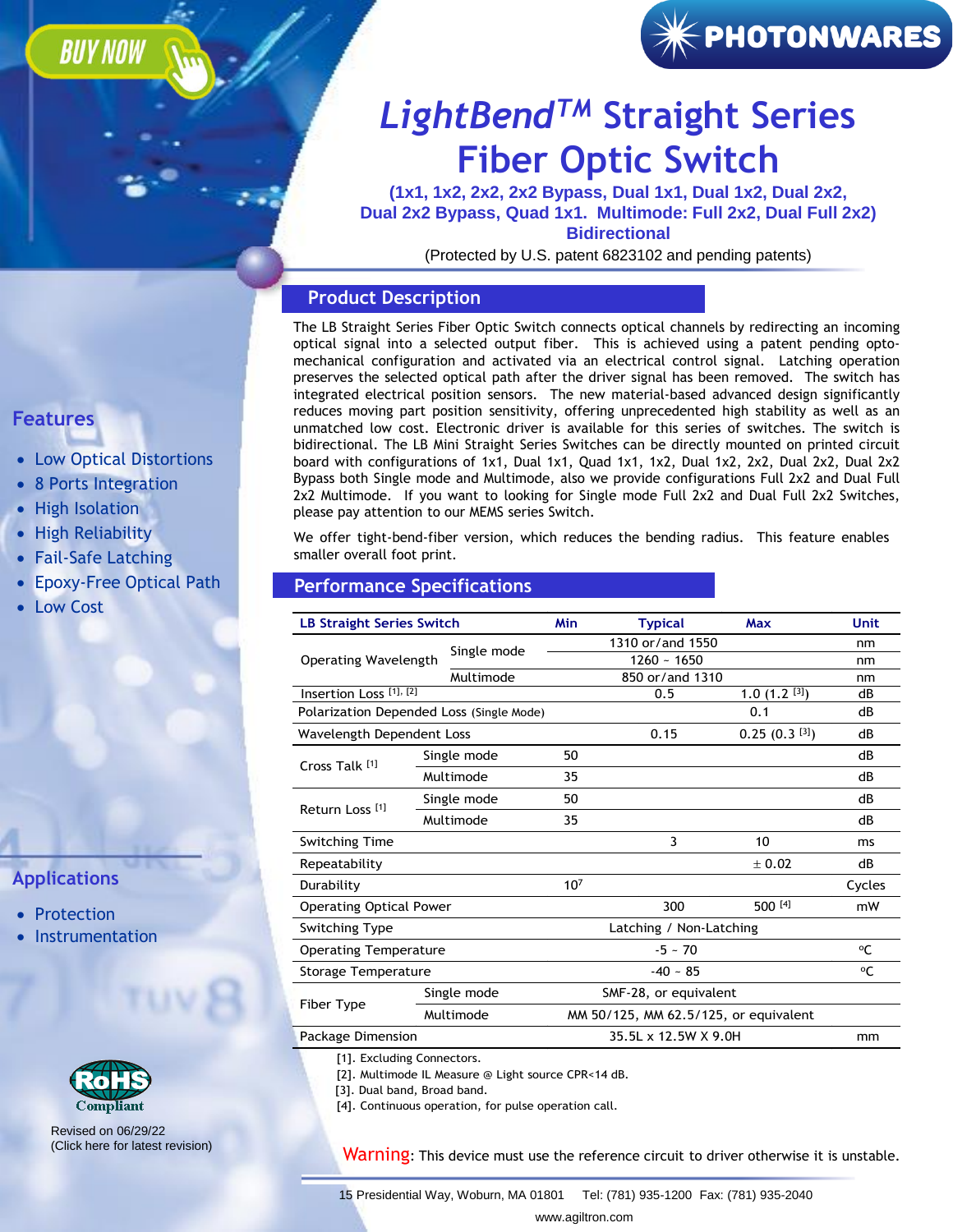# *LightBendTM* **Straight Se[ries](https://photonwares.com/)  Fiber Optic Switch**

**(1x1, 1x2, 2x2, 2x2 Bypass, Dual 1x1, Dual 1x2, Dual 2x2, Dual 2x2 Bypass, Quad 1x1. Multimode: Full 2x2, Dual Full 2x2)**





\*Product dimensions may change without notice. This is sometimes required for non-standard specifications.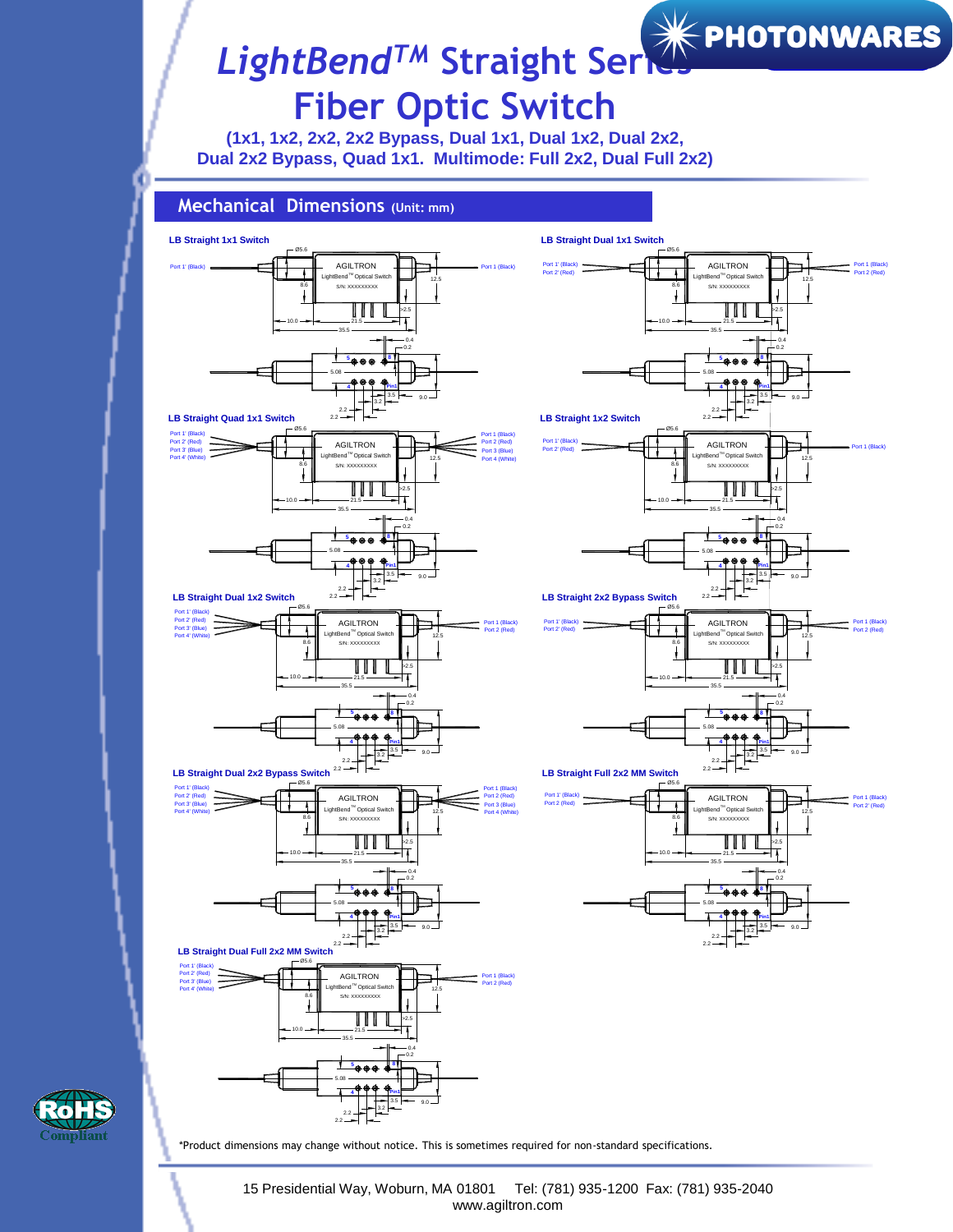

### *LightBendTM* **Straight Se[ries](https://photonwares.com/)  Fiber Optic Switch**

**(1x1, 1x2, 2x2, 2x2 Bypass, Dual 1x1, Dual 1x2, Dual 2x2, Dual 2x2 Bypass, Quad 1x1. Multimode: Full 2x2, Dual Full 2x2)**

### **Electrical Connector Configurations**

The load is a resistive coil which is activated by applying 5V (draw ~ 40mA). However, the current flow direction must be correct otherwise it will cancel the permanent magnet inside causing instability. We strongly recommend to use the reference circuit to avoid major issues. We offer pushbutton elevation driver for verifications or convenient income inspection.

#### **Latching type**

Application Note: Applying a constant driving voltage increases stability. The switches can also be driven by a pulse mode using Agiltron recommended circuit for energy saving.

| <b>Status</b> |                         |                                                                                                    | OpticalPath                                        |                                                          | <b>Electric Drive</b>                           |            | <b>Status Sensor</b> |       |                           |                                          |       |
|---------------|-------------------------|----------------------------------------------------------------------------------------------------|----------------------------------------------------|----------------------------------------------------------|-------------------------------------------------|------------|----------------------|-------|---------------------------|------------------------------------------|-------|
|               | 1x1                     | Dual 1x1                                                                                           | Quad 1x1                                           | 1x2                                                      | Dual 1x2                                        | Pin 1      | Pin 8                |       | $Pin 2 - 3$   $Pin 3 - 4$ | $\mid$ Pin 5 - 6 $\mid$ Pin 6 - 7 $\mid$ |       |
| Status I      | Port $1 \rightarrow 1'$ | Port 1 $\rightarrow$ 1' Port 2 $\rightarrow$ 2'<br>Port 2 $\rightarrow$ 2' Port 3 $\rightarrow$ 3' | Port $1 \rightarrow 1'$<br>Port $4 \rightarrow 4'$ | Port 1 $\rightarrow$ 1' Port 1 $\rightarrow$ 1' 5V Pulse |                                                 |            | <b>GND</b>           | Open  | Close                     | Close                                    | Open  |
| Status II     | Dark                    | Dark                                                                                               | Dark                                               |                                                          | Port 1 $\rightarrow$ 2' Port 1 $\rightarrow$ 3' | <b>GND</b> | 5V Pulse             | Close | Open                      | Open                                     | Close |

| <b>Status</b> |                                                    | <b>Optical Path</b>                                                                                      | <b>Electric Drive</b>                              |                                                                                                          | <b>Status Sensor</b> |            |            |       |                       |       |                       |
|---------------|----------------------------------------------------|----------------------------------------------------------------------------------------------------------|----------------------------------------------------|----------------------------------------------------------------------------------------------------------|----------------------|------------|------------|-------|-----------------------|-------|-----------------------|
|               | 2x2 Bypass                                         | Dual 2x2<br><b>Bypass</b>                                                                                | Full 2x2 MM                                        | Dual Full<br>2x2 MM                                                                                      |                      | Pin 1      | Pin 8      |       | Pin 2 - 3   Pin 3 - 4 |       | Pin 5 - 6   Pin 6 - 7 |
| Status I      | Port $1 \rightarrow 1'$<br>Port $2 \rightarrow 2'$ | Port 1 $\rightarrow$ 1'<br>Port 2 $\rightarrow$ 2'<br>Port $3 \rightarrow 3'$<br>Port $4 \rightarrow 4'$ | Port $1 \rightarrow 1'$<br>Port 2' $\rightarrow$ 2 | Port $1 \rightarrow 1'$<br>Port $2 \rightarrow 2'$<br>Port $3' \rightarrow 3$<br>Port $4' \rightarrow 4$ |                      | 5V Pulse   | <b>GND</b> | Open  | Close                 | Close | Open                  |
| Status II     | Port $1 \rightarrow 2'$                            | Port $1 \rightarrow 3'$<br>Port $2 \rightarrow 4'$                                                       | Port $1\rightarrow 2'$<br>Port $2' \rightarrow 1'$ | Port $1 \rightarrow 4$<br>Port 2 $\rightarrow$ 3<br>Port $3' \rightarrow 2'$<br>Port $4' \rightarrow 1'$ |                      | <b>GND</b> | 5V Pulse   | Close | Open                  | Open  | Close                 |

[1]. LB Straight Full 2x2, Dual Full 2x2 Switch are for Multimode only. If you want Single mode Full 2x2, Dual Full 2x2, Octc Full 2x2 Switch, please see Agiltron MEMS Series Switch.

[2]. Typical Pulse Width is 20 ms.

[3]. We can provide 3V or other Driving voltage switches, please call sales.

### **Non-Latching Type**

|               |                              |                      | <b>Optical Path</b> |                                                                                                                                                       | <b>Electric Drive</b>            |          | <b>Status Sensor</b> |                  |             |           |           |
|---------------|------------------------------|----------------------|---------------------|-------------------------------------------------------------------------------------------------------------------------------------------------------|----------------------------------|----------|----------------------|------------------|-------------|-----------|-----------|
| <b>Status</b> | 1x1 Normally<br>Transparence | 1x1 Normally<br>Dark | Dual 1x1            | Quad 1x1                                                                                                                                              | 1x2                              | Pin 1    | Pin <sub>8</sub>     | Pin 2 - $3 \mid$ | Pin $3 - 4$ | Pin 5 - 6 | Pin 6 - 7 |
| Status I      | Dark                         |                      |                     | Port 1 $\rightarrow$ 1'<br>Port 1 $\rightarrow$ 1' Port 1 $\rightarrow$ 1' Port 2 $\rightarrow$ 2' Port 3 $\rightarrow$ 3'<br>Port $4 \rightarrow 4'$ | Port $1 \rightarrow 1'$ 5V Pulse |          | <b>GND</b>           | Open             | Close       | Close     | Open      |
| Status II     | Port $1 \rightarrow 1'$      | Dark                 | Dark                | Dark                                                                                                                                                  | Port $1 \rightarrow 2'$          | No Power |                      | Close            | Open        | Open      | Close     |

| <b>Status</b> |                                                    | OpticalPath | <b>Electric Drive</b>                                                                                                                                                       |             | <b>Status Sensor</b>                               |          |            |                  |             |       |                         |
|---------------|----------------------------------------------------|-------------|-----------------------------------------------------------------------------------------------------------------------------------------------------------------------------|-------------|----------------------------------------------------|----------|------------|------------------|-------------|-------|-------------------------|
|               | Dual 1x2                                           | 2x2 Bypass  | Dual 2x2<br><b>Bypass</b>                                                                                                                                                   | Full 2x2 MM | Dual Full<br>2x2 MM                                | Pin 1    | Pin 8      | Pin 2 - $3 \mid$ | Pin $3 - 4$ |       | $Pin 5 - 6$   Pin 6 - 7 |
| Status I      | Port $1 \rightarrow 1'$<br>Port $2 \rightarrow 2'$ |             | Port 1 → 1'<br>Port 1 → 1'<br>Port 2 → 2'<br>Port 2' → 2'<br>Port 2' → 2'<br>Port 3 → 3'<br>Port 2' → 2'<br>Port 3' → 3'<br>Port $4 \rightarrow 4'$                         |             | Port $4' \rightarrow 4$                            | 5V Pulse | <b>GND</b> | Open             | Close       | Close | Open                    |
| Status II     | Port $1 \rightarrow 3'$<br>Port $2 \rightarrow 4'$ |             | Port $1 \rightarrow 2'$ Port $1 \rightarrow 3'$ Port $1 \rightarrow 2'$ Port $2 \rightarrow 3$<br>Port $2 \rightarrow 4'$ Port $2' \rightarrow 1'$ Port $3' \rightarrow 2'$ |             | Port $1 \rightarrow 4$<br>Port $4' \rightarrow 1'$ | No Power |            | Close            | Open        | Open  | Close                   |



[1]. LB Straight Full 2x2, Dual Full 2x2 Switch are only for Multimode switches. If you want Single mode Full 2x2, Dual Full 2x2, Octc Full 2x2 Switch, ease see Agiltron MEMS Series Switch.

[2]. We can provide 3V or other Driving voltage switches, please call sales.